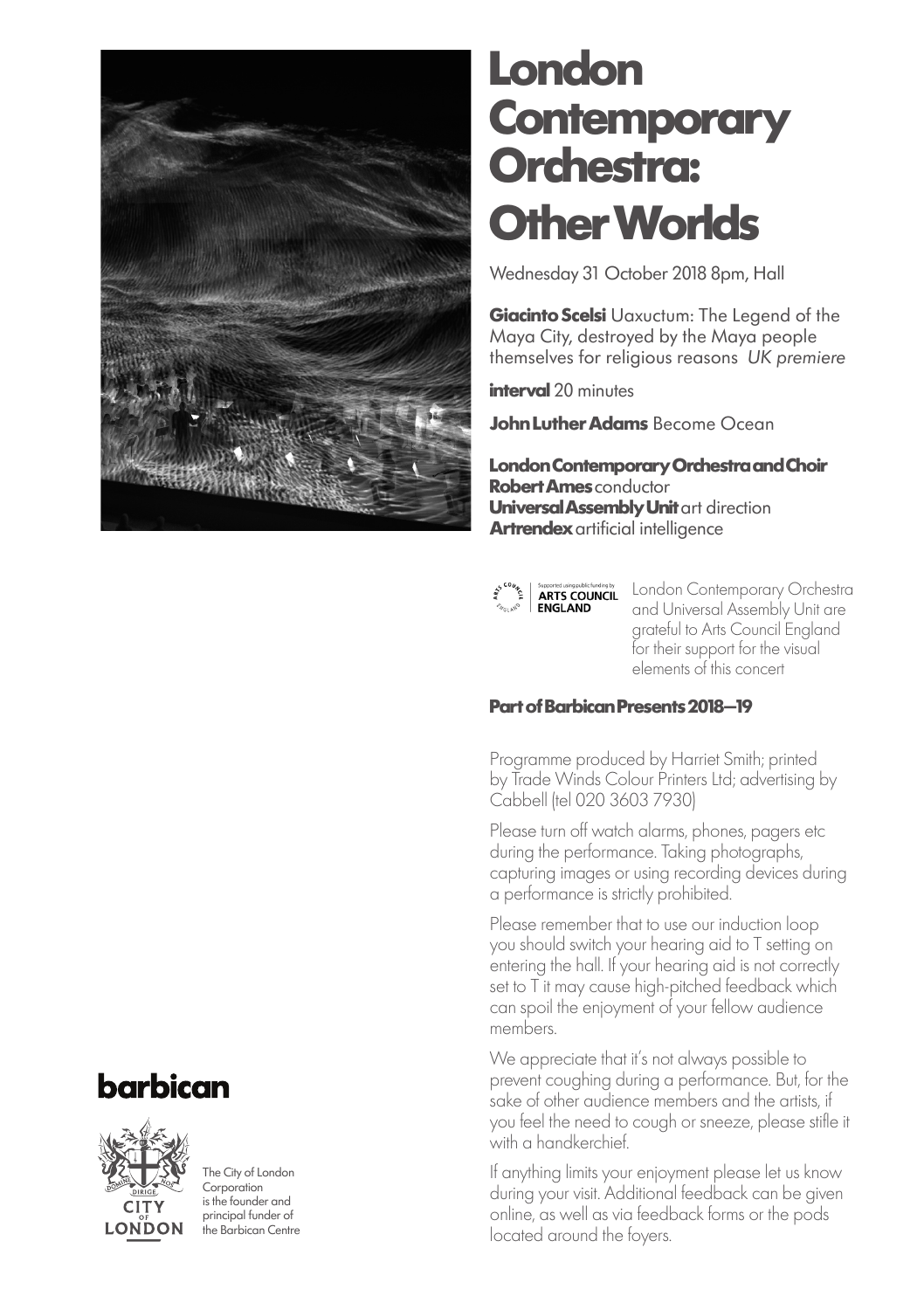## **Welcome**

A warm welcome to this evening's concert. Titled 'Other Worlds', it explores a subject that could not be more pertinent: that of global warming and the imminent threat that this poses to our entire planet.

This is explored musically by the London Contemporary Orchestra and Choir under Co-Artistic Director Robert Ames in two works that occupy quite different sound worlds but which have a common theme.

Giacinto Scelsi's *Uaxuctum* looks to the past and the destruction of an ancient Mayan civilisation; it's a work so demanding that this is the first time it has been heard in the UK, even though it was written over 50 years ago. The American composer John Luther Adams was just 13 when Scelsi wrote *Uaxuctum*. He is a figure as concerned with environmental activism as he is with music and the two aspects come together to potent effect in the sonorously beautiful *Become Ocean*, which won him a Pulitzer Prize in 2014.

To increase the impact of tonight's message, the music will be accompanied by audiovisuals which, in an unprecedented step, are generated by an artifical intelligence algorithm in response to the live music.

It promises to be an extraordinary occasion. I hope you enjoy it.

Huw Humphreys, Head of Music, Barbican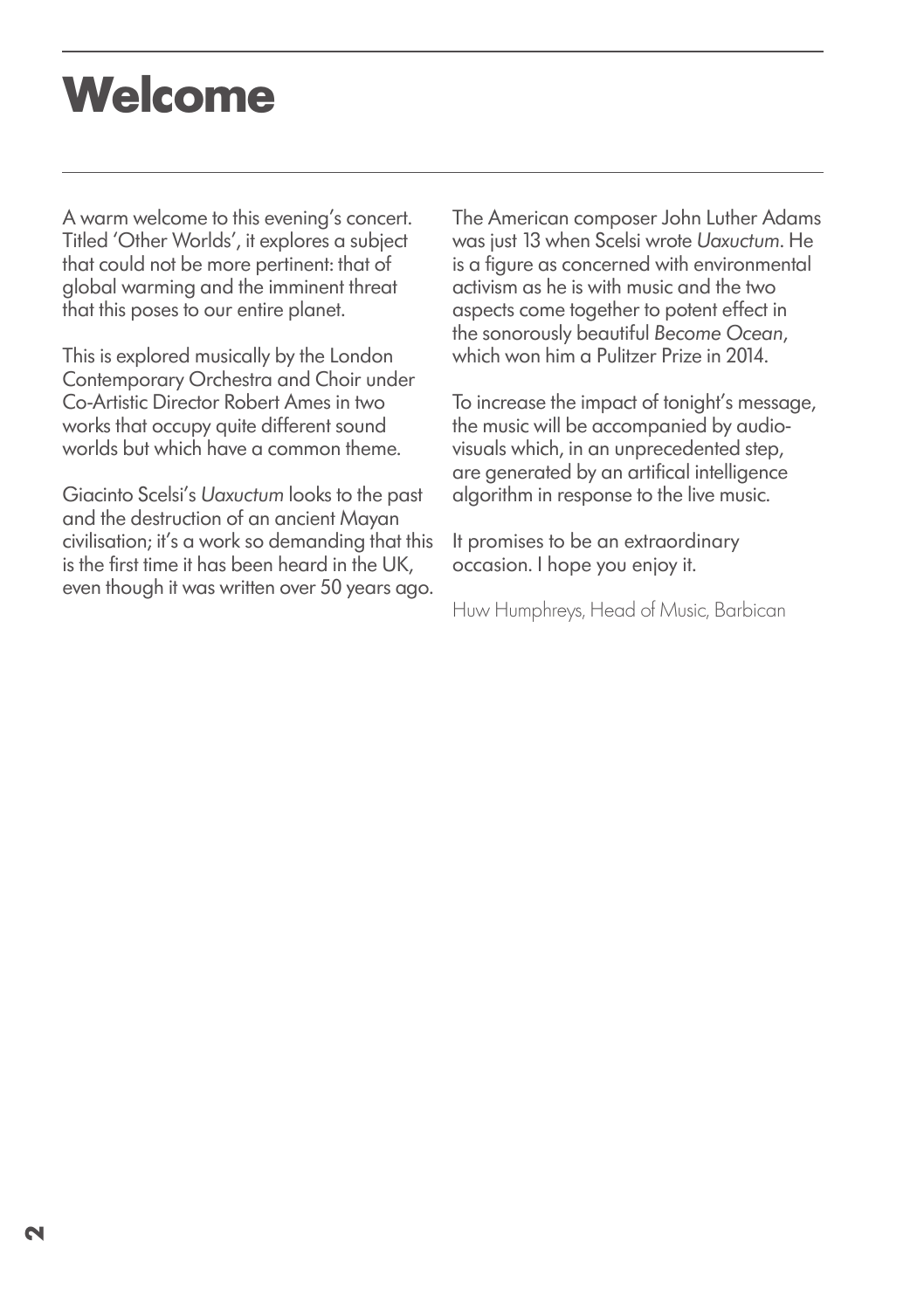# **Sounds of the apocalypse**

The thematic connection between John Luther Adams's *Become Ocean* and Giacinto Scelsi's *Uaxuctum*, subtitled 'The Legend of the Maya City, destroyed by the Maya people themselves for religious reasons', is as obvious as the works themselves are climactic. However, there's much more to these pieces than simply a shared grand subject matter. Two masterpieces, one theme: the destruction of civilisation. But they offer two very different visions of such a dramatic concept.

Both Adams's *Become Ocean* and Scelsi's *Uaxuctum* are in the same vein in the sense that they are universal, but the Scelsi presents its own very particular complexities. So problematic were these intricacies that there was a 21-year gap between it being written in 1966 and its premiere in 1987, just a year before Scelsi's death at the age of 83. It seems extraordinary that the piece has had to wait another 31 years for its UK premiere.

Scelsi was born in 1905 into an aristocratic family living in the countryside outside Naples, and was little recognised in his time. He was something of an eccentric – the playboy count travelled the world, dabbled in eastern philosophy and refused to be photographed, preferring instead to be represented in publications as a circle on top of a horizontal line. He would also re-date manuscripts deliberately to confuse musicologists.

Today he is regarded as a man ahead of his time, and his music is going through something of a renaissance, performed in trendy venues in London, with critics extolling his esoteric style.

With his financial position, Scelsi was free to pursue his own musical path. It's believed he taught himself piano. He became a student of one of Alban Berg's pupils, before moving to Paris in the 1920s, where he lived the life of a dandy.

In the 1930s he became interested in compositional languages and techniques such as Schoenberg's 12-tone serialism and Scriabin's 'colour of music' theory.

Scelsi spent the Second World War in Switzerland, where he wrote works such as the String Trio (1942) and String Quartet No 1 (1944). These are very different to his later works, and are much more in the Classical vein.

Towards the end of the war, he suffered a mental breakdown. In the time spent convalescing, he became fascinated by the many different sounds that can be produced by one note, spending much of his recovery playing a single key on a piano over and over again.

This one-note, many-pitches concept came to define much of the rest of his work. *Quattro pezzi su una nota sola* ('Four Pieces on a single note', 1959) is a demonstration of just how powerful and dynamic one note can be.

It was at this time that Scelsi also became deeply interested in the eastern philosophies that he'd encountered on his travels – the single note of the 'om' clearly aligned with his musical interests. He writes this meditative chant into 1969's *Konx-Om-Pax*, and it feels present in *Aiôn* (1961).

In his earliest forays into the one-note concept Scelsi used an ondiola – a forerunner of the analogue synthesiser. Turning the dials he would alter pitch and tone, while fellow composer Vieri Tosatti translated the results into full orchestral and choral scores.

For his 1966 masterpiece *Uaxuctum*, Scelsi turns to the ondes martenot – a cross between an organ and a theremin.

This is probably his best-known work and it consists of 20 minutes of feel-it-in-your-stomach music. The instrumentation calls on bass tuba, double bass tuba and six double basses, a formidable percussion section requiring at least seven players, plus a 200-litre barrel rubbed with a 2m thunder sheet.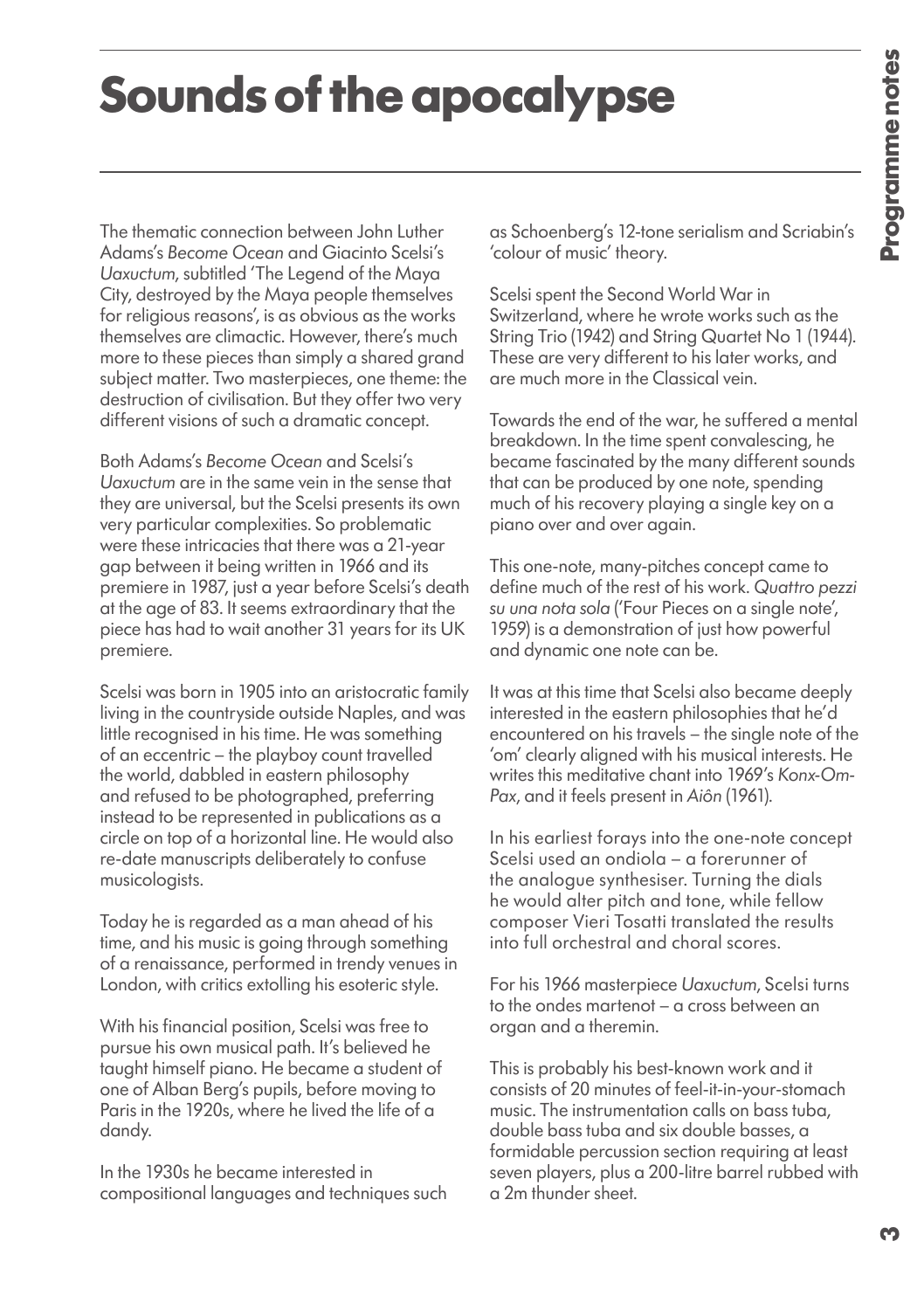The first movement opens with an exhalation, a choral whistling of winds, before the brass thunders great pronouncements of doom, on a single note.

Over five movements, *Uaxuctum* progresses into grand, threatening soundscapes – at times venturing into sci-fi with its brass blasts and clanging vibraphone that bring to mind The Enterprise's Captain Kirk encountering an overwhelming mysterious force. Only this time there is no lucky escape or happy ending: as the music unfolds, the ancient Maya people destroy the city, and the memory of their voices drifts off into an uncertain future.

Throughout the piece, Scelsi calls on the chorus to employ unusual vocal techniques, including trills, tremolos, microtonal oscillations, nasal sounds and breathing noises. The composer uses the human voice like an ondiola crossed with a sampler – fully employing its flexibility and breadth of sound to produce a dramatic, unsettling experience.

But it's not just demanding to listen to, it's also one of the most technically difficult pieces of music to realise, which is one of the reasons it had to wait nearly two decades for its premiere.

'Scelsi has his own language, because he was working with quarter tones and strange tunings,' explains Robert Ames, Co-Artistic Director of the London Contemporary Orchestra. 'There are

also many layers and lots of dense textures, but all the time there needs to be incredibly good intonation for it to resonate properly.

'The technical challenges, plus the fact that there's still a slight fear among some orchestral programmers that if you put on this sort of music, people won't come – which is absolutely not the case in our experience – explain why it has never been performed in the UK before.'

#### **interval** 20 minutes

John Luther Adams's *Become Ocean* paints a picture of the world being consumed by the seas. Unlike Giacinto Scelsi's foreboding and doomladen *Uaxuctum*, it feels like a darkly beautiful, almost peaceful fate. As *The New Yorker* music critic Alex Ross wrote, *Become Ocean* 'may be the loveliest apocalypse in musical history'.

Yet it's much more than that, points out Ames. 'It is probably one of the most incredible pieces of music written in the last decade. It's a masterpiece. It has universal appeal, so it's very approachable on many levels whether you're an academic or just a lover of music.'

Born in 1953, Adams came to prominence in 2014 when *Become Ocean* won the Pulitzer Prize – a full four decades after he'd graduated in composition from the California Institute of the Arts. As he told NPR, 'Early on, I didn't win the right prizes. It seems that every time I had the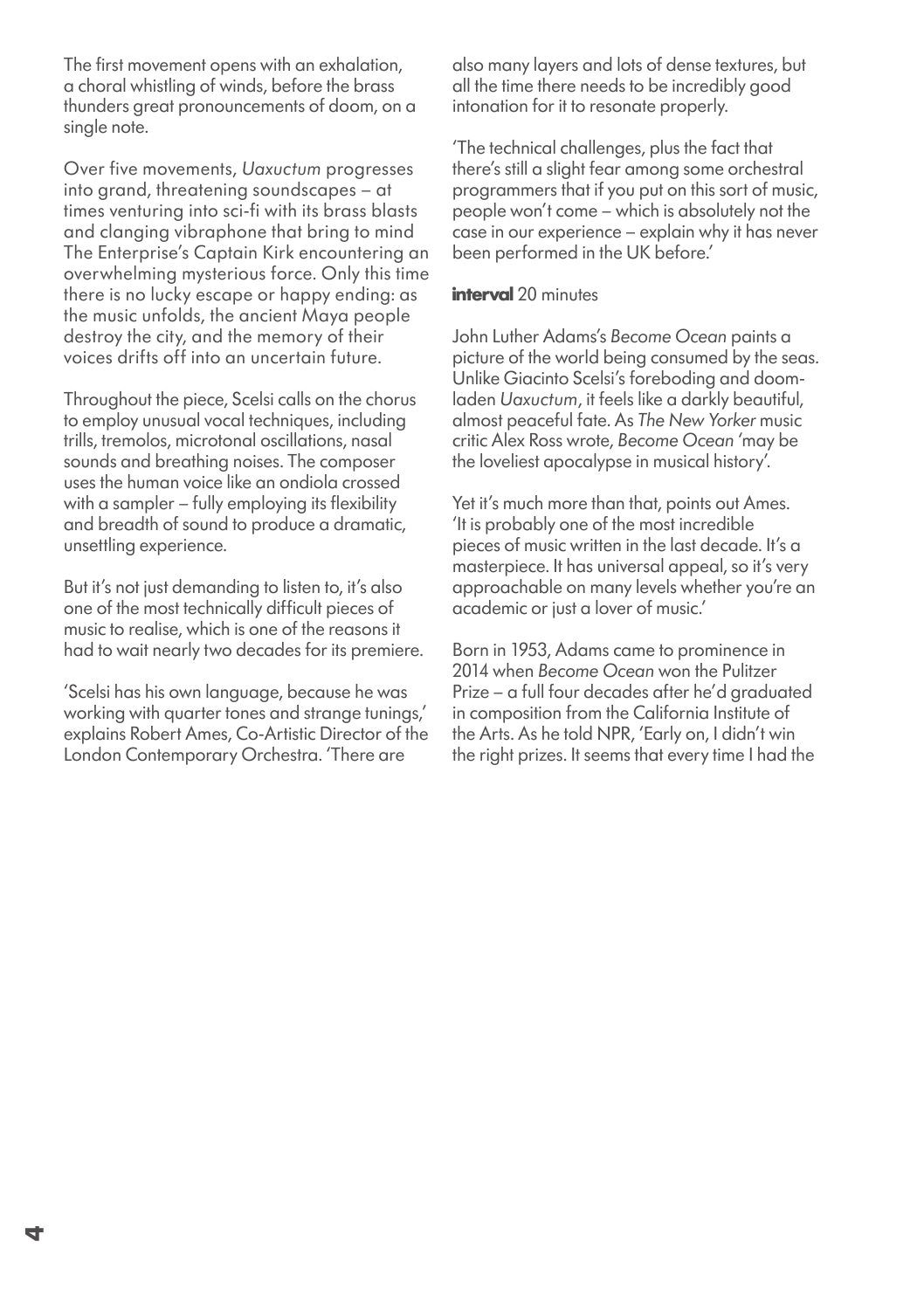opportunity to make the right career choice, I made the wrong career choice, which in the long run turned out to be the right artistic choice.'

It was his focus on his other great passion – environmental activism – that stopped him from fully pursuing a career in music straight out of university. There was a more urgent call. Shortly after graduating in 1973, he swapped the sunny climate of Valencia, California, for the altogether more rugged and frozen shores of Alaska, where he campaigned to protect the state's pristine wilderness.

Living there, where nature – and man's impact on it – was ever-present, he eventually had to make a choice: environmental campaigning or composing. He decided 'someone else could take my place in politics, no-one else could make the music I imagined in me'.

Adams's political views aren't overt in his work. Rather, his skill is to raise awareness of the plight we face by presenting us with the sheer beauty of what we're destroying. The only indication that *Become Ocean* is – as one heavy metal website put it – 'doom as all hell' is Adams's note in the score: 'Life on this earth first emerged from the sea. As the polar ice melts and sea level rises, we humans find ourselves facing the prospect that once again we may quite literally become ocean.' That sentiment, like the title itself, comes from a poem John Cage wrote in honour of American composer – and Adams's friend

and mentor – Lou Harrison, who died in 2003: 'Listening to it we become ocean.'

In *Become Ocean*, arpeggios on harps are the sunlight dancing on the top of the waves. You can't help but hold your breath as the crescendo of the growing wave swells around you, and then crashes and – exhale – recedes into a decrescendo.

However, as Ames says, there's more to this piece than awesome beauty. In its 42-minute duration, there are 630 bars of music, plus a bar of silence; at bar 316 the music starts running in reverse, making it a palindrome.

There are also palindromes within the palindrome. Each of the three main sections of the orchestra plays segments that reverse midway through. *The New Yorker*'s Ross has mapped out its swelling crescendos and decrescendos, and points out that the passages all relate to the number seven and its multiples. As he puts it: 'It doesn't seem a coincidence that the piano sets the music in motion with a rapidmoving seven-note figure, that the work lasts 42 minutes, and even that there are 42 staves in the score.'

If you just appreciate what's on the surface, this is a wonderful piece of music. But, like nature itself, once you explore further, there's an oceanic depth of complexity.

Programme notes © James Drury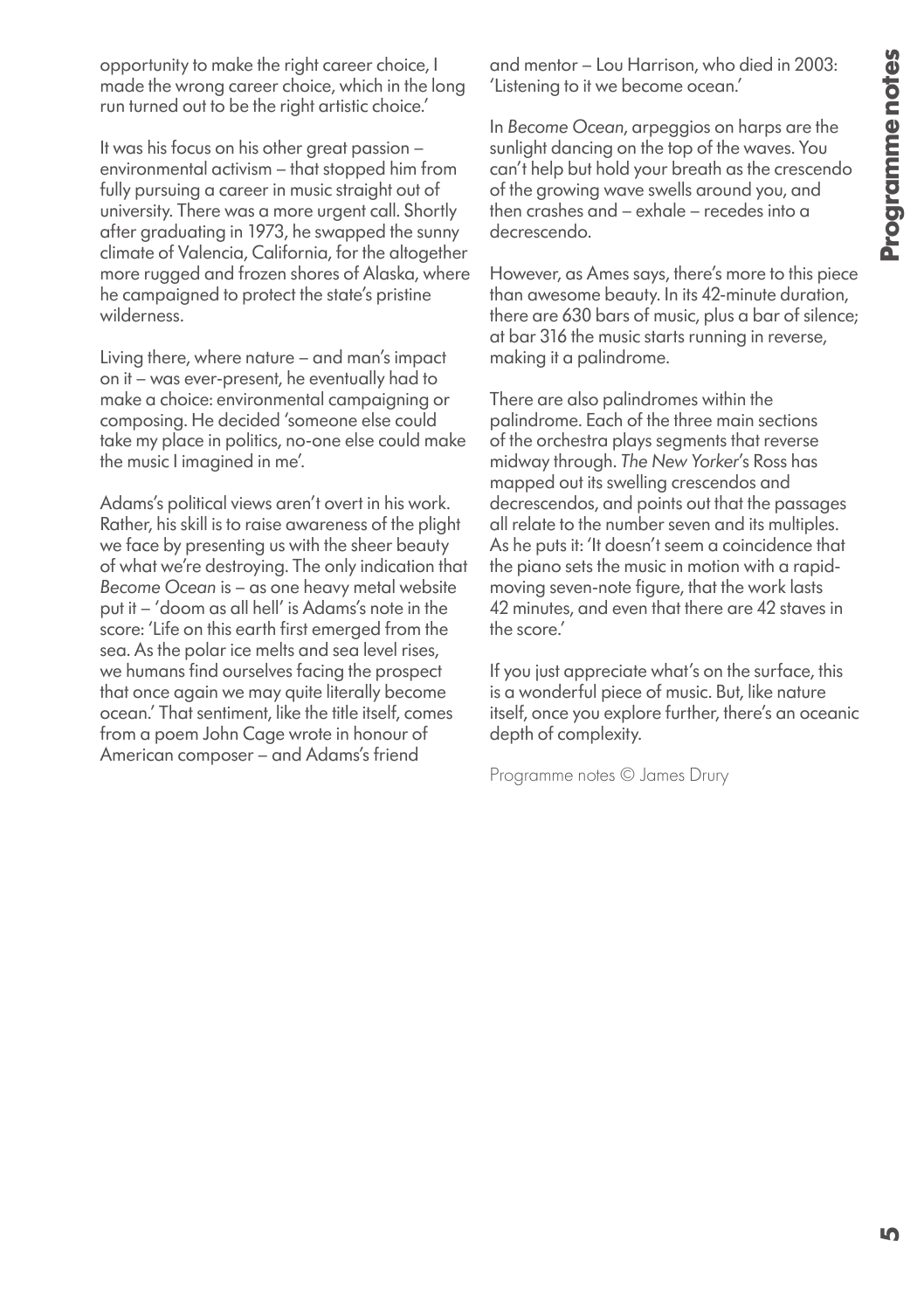### **About the performers**





Robert Ames

### **Robert Ames** conductor

Robert Ames is at the forefront of a new generation of musicians questioning the conventions and rituals surrounding classical music. He is Co-Artistic Director and Conductor of the London Contemporary Orchestra and is also well known as an innovative programme curator.

He has led the LCO in sell-out concerts at The Printworks and Oval Space in East London, the Royal Festival Hall, Barbican Centre, Royal Opera House, Covent Garden, and BBC Proms at the Tate Modern and Royal Albert Hall.

Recent and forthcoming conducting engagements include the Rotterdam and Royal Liverpool Philharmonic orchestras, Moscow New Music Ensemble, the Aarhus, Belarusian State, Kazakhstan State and Wordless Symphony orchestras, Symphony Orchestra of India, City Of London Sinfonietta, London Electronic Orchestra and the Manchester Camerata.

He has worked closely with many leading figures in new music, including Philip Glass, Meredith Monk, Bryce Dessner, Mica Levi, Nico Muhly, Richard Reed Parry, Terry Riley, Anna Meredith and Steve Reich. He is also passionate about championing music from the leading composers of his own generation, premiering

works by Shiva Feshareki, Claire M Singer, Emilie Levienaise-Farrouch, Catherine Lamb and Edmund Finnis, among others. He has worked with a variety of artists in other fields too, including fashion designer Vivienne Westwood, architect-designer Ron Arad and sculptor Conrad Shawcross. Recent projects have also taken him into the world of pop, where he has collaborated with artists such as Actress, DJ Shadow, Jonny Greenwood, Thom Yorke, Jamie xx and Frank Ocean.

His work has encompassed a number of film projects, as conductor, orchestrator and producer. These include the soundtracks for Naji Abu Nowar's *Theeb* (nominated for an Oscar in 2016), John Maclean's *Slow West* (Sundance Award 2015), Ridley Scott's *Alien: Covenant* (2017) and Paul Thomas Anderson's *Phantom Thread* (Oscar nomination 2018). This year he has conducted live performances of the *Phantom Thread* soundtrack at screenings of the film in Los Angeles, New York and Rotterdam, as well as at its European premiere in London. Earlier this year he made a recording with the Royal Liverpool Philharmonic that is due for release on Universal Music's Mercury KX label.

#### **London Contemporary Orchestra**

London Contemporary Orchestra is a leading global orchestral group focused on playing, commissioning and developing new music and artistic output. Alongside working with wellknown artists, LCO is keen to nurture a diverse next generation of players, conductors and composers by creating opportunities for them to work at the highest professional level.

Formed in 2008 by Co-Artistic Directors Robert Ames and Hugh Brunt, the LCO has collaborated with a wide array of musicians, artists, creative figures, platforms and venues, such as Radiohead, Frank Ocean, Jed Kurzel, Jonny Greenwood, Steve Reich, Justice, Terry Riley, Thom Yorke, Mica Levi, Actress, Beck, William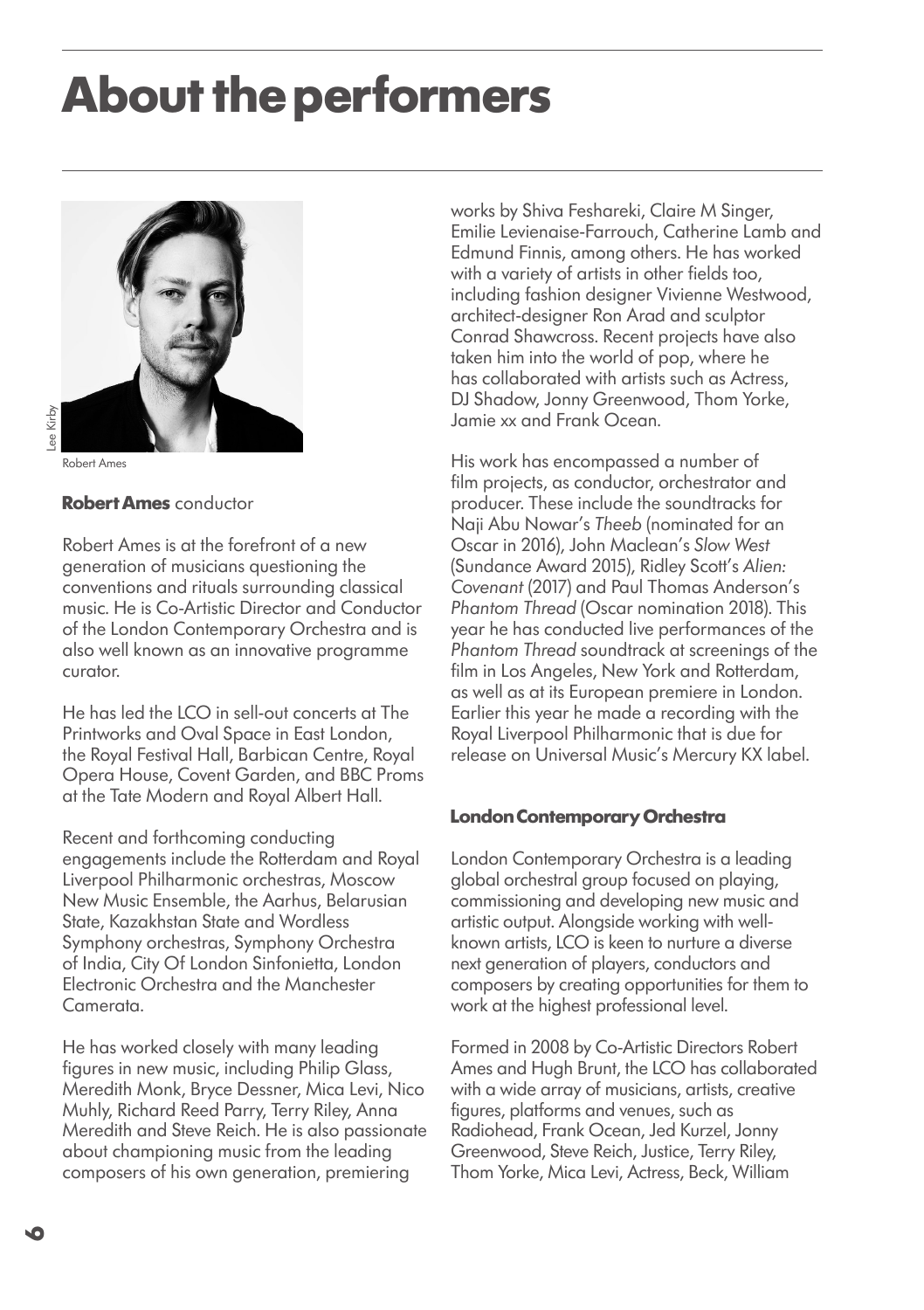Basinski, Richard Reed Parry, Goldfrapp, James Lavelle, Secret Cinema, Vivienne Westwood, Nike, Bill Morrison, Conrad Shawcross, Ron Arad, Hannah Perry, NTS, Boiler Room, DAZED, the Meltdown Festival, Barbican Centre, Southbank Centre, The Roundhouse, Printworks, Tate Modern and the BBC Proms.

The ensemble has recorded widely for film and television, including soundtracks for *The Master*, *Alien: Covenant*, *Macbeth*, *Phantom Thread*, *Assassin's Creed*, Y*ou Were Never Really Here*, *Suspiria* and *American Animals*, performed live on *Moonlight*, *There Will Be Blood* and *Under the Skin* and featured on Radiohead's 2016 album *A Moon Shaped Pool*.

The LCO has been given the prestigious Best Ensemble Award by the Royal Philharmonic Society.

London Contemporary Orchestra is grateful for the support of Arts Council England and the Cockayne Foundation.



#### **Universal Assembly Unit**

Universal Assembly Unit is a London-based practice working at the intersection of art and technology. Founded in 2013, the studio is directed by Samantha Lee and Patrick Morris who both graduated from the Architectural Association. The studio explores the potential for digital technology to enhance our experience of space by expanding the senses and engaging the public. This is explored through the crafting of light and sound to create transformative, immersive and choreographed environments.

They have been commissioned to create interactive and multimedia installations for live performance, exhibition and festival venues across the UK and Europe. These include Nuit Blanche, Croydon Council, the Roundhouse, Barbican Centre, Royal Festival Hall, Sonár+D, Abandon Normal Devices, London Design Festival and Fotodok Utrecht.

Leading the art direction for this concert, for several months UAU has been working with Artrendex to train the AI algorithm on videos that embody the natural theme, teaching it the aesthetics of nature so it is able to reconstruct organic imagery evoked by the music being played live.

#### **Artrendex**

Artrendex is a startup that builds innovative artificial intelligence technology for the art market and the creative domain. The key feature of its innovation is the ability to quantify aesthetic concepts that for a long time were believed to be subjective. Based mainly on visual analytics, its models were shown to be able to predict style changes and trends in historical data. Founded in 2016 by Dr Ahmed Elgammal, Artrendex has been collaborating with a variety of cultural institutions in building innovative solutions using AI.

Artrendex technologies and products have been used by high-profile institutions such as the Barnes Foundation in Philadelphia and HBO. Artrendex technology has received widespread international media attention, including reports in the *Washington Post*, *New York Times*, *The Guardian*, *The Daily Telegraph*, CBS, NBC News, *Science News* and *New Scientist*, among many others.

Artrendex is providing novel AI music visualisation technology that will be premiered for the first time in this concert.

Artrendex